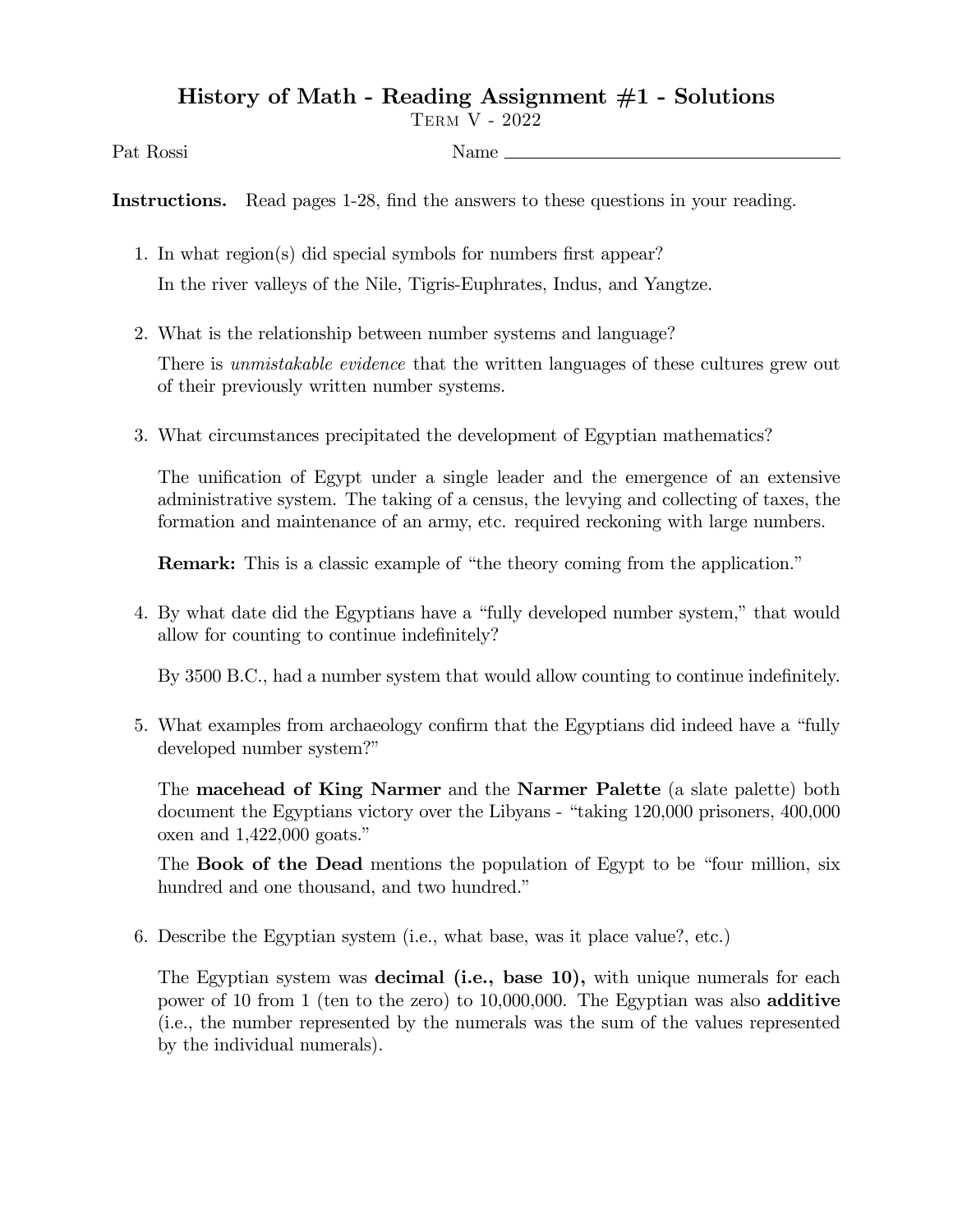7. Describe the Ionic system (i.e., what base, was it place value?, etc.)

The Ionic system was **decimal (i.e., base 10),** and **additive** (i.e., the number represented by the symbols was the sum of the numbers represented by the individual symbols). The system had unique symbols for every multiple of 1, 10, and 100. Larger numbers were written using an accent mark (below, left) as a multiplier of 1000 and an "M" (below or to the right) as a multiplier of  $10,000$ .

8. Why did the multiplicity of symbols in the Ionic system hinder the Greeks of Ionia in their mathematical development?

The fact that there were 27 different symbols used to represent the different multiples of powers of 10 (9 multiples of  $10^0 = 1$ ; 9 multiples of  $10^1 = 10$ ; 9 multiples of  $10^2 = 100$ ) meant that the Greeks would have had to know 729 different multiplication facts in order to perform multiplication. The sheer magnitude of the number of multiplication facts tended to obscure relationships that might have been obvious, otherwise. (For example, the fact that a natural number is even exactly when it has a "ones digit" of  $0, 2, 4, 6, 8$ ; or that a natural number is a multiple of 5 exactly when it has a "ones" digit" of  $0$  or  $5.$ )

9. Regarding the Babylonian system, why was Cuneiform script a natural consequence of the writing medium?

Because clay was the writing medium and required a sharp-edged "stylus" could easily make only linear, "vertical" strokes, while the base of the stylus could easily make only a "wedge-shaped" impression. Cuneiform script comprised symbols that were a combination of these two shapes.

10. Describe the Babylonian system (i.e., what base, was it place value?, etc.)

The Babylonian system was sexagesimal (i.e., base 60), and was, in some ways, additive and in some ways, positional. It was additive in the sense that the coefficients of powers of 60 were written additively and it was **positional** in the sense that the coefficients of the larger powers of  $60$  appeared to the left of the coefficients of the smaller powers of 60.

11. What áaw (causing ambiguity in interpreting the value of a number) existed in the Babylonian system?

The Babylonian system lacked a symbol for zero. Thus, since the system was partly positional (coefficients larger powers of 60 appeared to the left of the coefficients of the smaller powers of 60), there was no way of denoting that the representation of a number did not contain coefficients of a specific power of 60.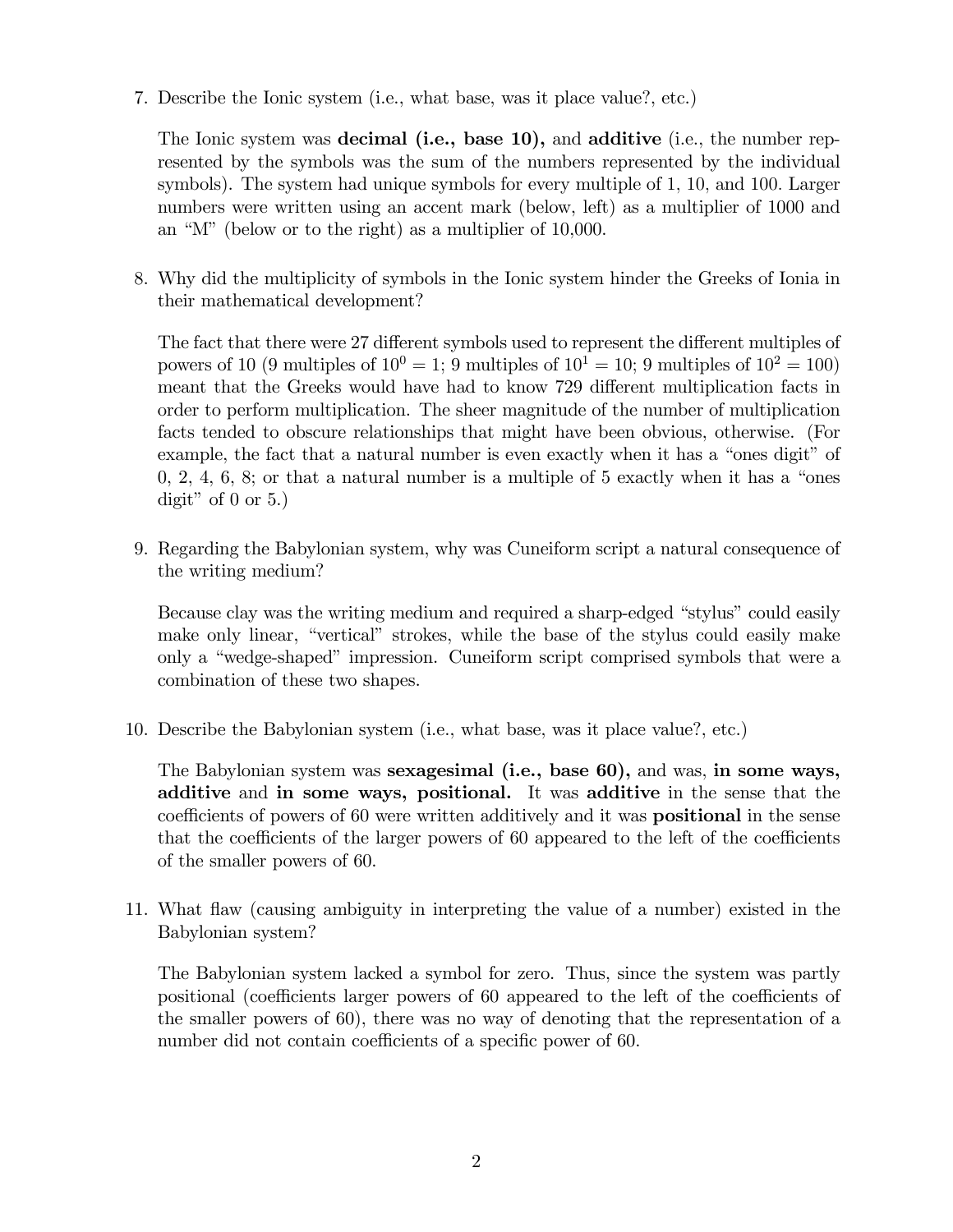12. How and when was this flaw corrected?

A physical "gap" between coefficients of powers of 60 was used to indicate that the representation of the number did not contain the coefficient of a specific power of 60. This was not wholly satisfactory.

From 300 B.C. onward, a separate symbol called a divider (shown below) was used as a "place holder" to indicate that the representation of the number did not contain coefficient of a specific power of 60.



13. Did this remedy the situation completely?

No, the divider symbol was only used *between* coefficients of powers of 60. They had no way of indicating that there was no coefficient of  $60^{\circ}$  (i.e. They had no way of indicating that there was no coefficient of 1).

14. Relevant to missing coefficients of powers of 60, what innovation did Ptolemy make circa 150 AD?

Ptolemy began using  $o$  (omicron) "as a zero" in positions where the corresponding power of 60 had no nonzero coefficient. However, Ptolemy did not use the symbol omicron computationally.

15. What do we know about the early Chinese number system?

In the middle of the second millennium B.C., the Chinese were already keeping track of astronomical events on bone fragments.

By 1400 B.C., the Chinese had a positional numeration system that used nine symbols.

16. Why is so little known about the number systems of India and China, as compared with Egypt and Babylonia?

The dry climate and soil of Egypt an Babylonia preserved writing media that would long since have perished in more moist climates.

The writing media of the Chinese consisted of material made of silk or of bamboo strips - both of which deteriorated over time due to climate and nature.

Also, during the course of political upheavals in China, despotic rulers attempted (and nearly succeeded) to destroy all books.